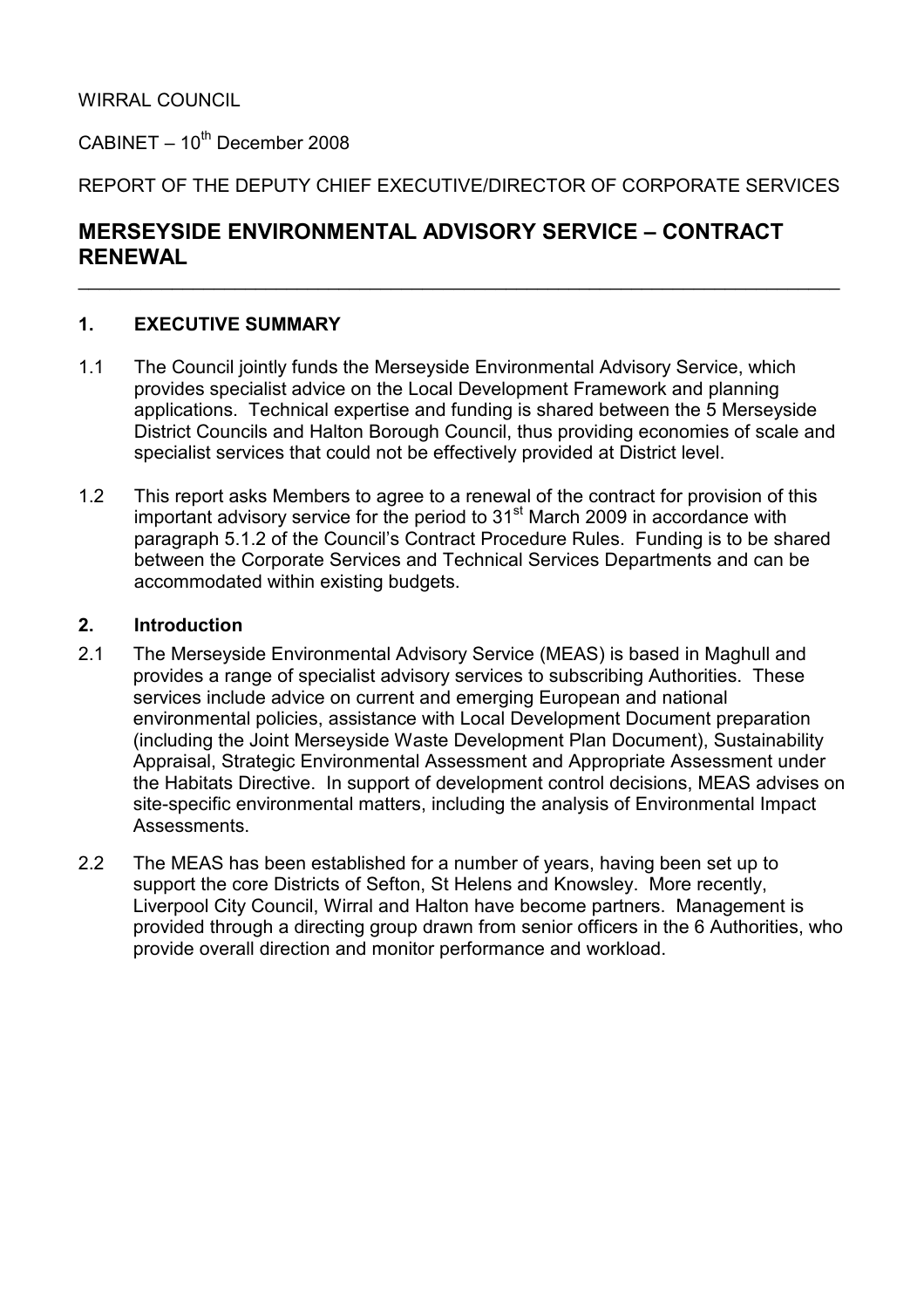2.3 Funding for 2007/08 was divided as follows:

| <b>District</b>  | 07/08<br>contribution | % of Core<br><b>Budget</b> | <b>Actual</b><br>work %<br>07/08 | 08/09 core<br>contribution<br>(assumes<br>2.5%<br>inflation) | % of Core<br><b>Budget</b> |
|------------------|-----------------------|----------------------------|----------------------------------|--------------------------------------------------------------|----------------------------|
| Sefton           | £92,942               | 28.2%                      | 24.5%                            | £95,267                                                      | 24.7%                      |
| Knowsley         | £92,942               | 21.9%                      | 20.3%                            | £95,267                                                      | 24.7%                      |
| <b>St Helens</b> | £92,942               | 28.2%                      | 25.6%                            | £95,267                                                      | 24.7%                      |
| Halton           | £15,450               | 3.6%                       | 6.3%                             | £15,943                                                      | 4.2%                       |
| Wirral           | £30,900               | 7.2%                       | 11.5%                            | £31,673                                                      | 8.2%                       |
| Liverpool        | £46,350               | 11.8%                      | 10.9%                            | £50,985                                                      | 13.3%                      |
|                  |                       |                            |                                  |                                                              |                            |
| Totals           | £371,526.00           |                            |                                  | £384,402.00                                                  |                            |

This table also shows the 2008/09 contribution, which reflects the actual amount of work carried out on behalf of each District in the past and the potential for growth in service provision. In effect, the core Districts have continued to subsidise Halton, Wirral and Liverpool. The core Districts remain concerned that a more equitable distribution of funding should be achieved.

- 2.4 In addition, extra work arises, as a result of national legislation (such as the need for Sustainability Appraisal, SEA and Appropriate Assessment), together with the support required for the preparation of Local Development Frameworks.
- 2.5 MEAS have calculated the Wirral contribution for 2008/09 as £31,673, reflecting an increase for price inflation (2.5%, reduced from an initial assumption of 3%) over the 2007/08 figure of £30,900.

#### 3. Benefits

- 3.1 The service provided by MEAS offers the following benefits:
	- A review of MEAS in 2003 showed that the service provided good value for money, when set against the cost of commissioning private consultants for individual pieces of work.
	- MEAS combines local knowledge with technical expertise not otherwise available or economic for individual Districts to provide.
	- It provides a capacity to provide common approaches to local environmental issues (an approach supported by national advice, including the White Paper 'Strong and Prosperous Communities').
	- Specialist planning policy advice on waste and minerals.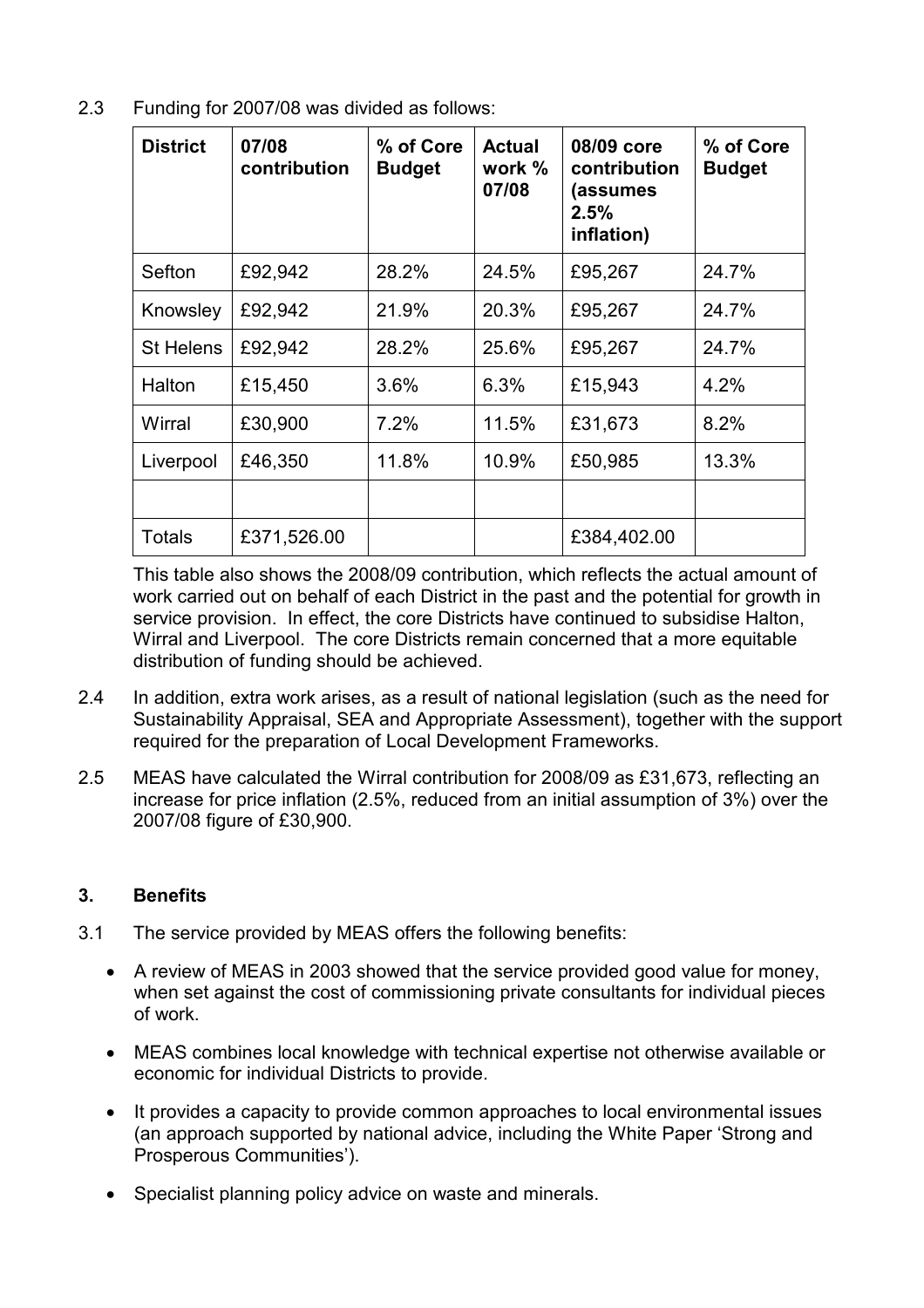• Preparation of pan-Merseyside Local Development Framework Documents, such as the Joint Merseyside Waste Development Plan Document, Supplementary Planning Documents and Minerals Evidence Base.

### 4. Other Considerations

- 4.1 MEAS is one of several specialised units that provide support to the Merseyside Districts. Others include the Merseyside Policy Unit within The Mersey Partnership, Mott MacDonald Merseyside Information Service and the Archaeology Unit within the National Galleries and Museums on Merseyside. The subscription arrangements and charges vary.
- 4.2 Members are asked to consider a single year's contribution to MEAS, unlike previous contract renewals, which have been progressed on a three-year agreement. This is because sub-regional arrangements will be reviewed, following the agreement of all Merseyside Local Authorities to the setting up of a City Region Cabinet, to be supported by a series of Boards (Cabinet  $16<sup>th</sup>$  October 2008, Minute 229 refers). Wirral is the lead authority on the development of an Environment and Waste Board and that Board will consider the most effective way of delivering the services currently provided by MEAS.

### 5. Summary

- 5.1 MEAS provides a significant technical contribution to several important areas of planning policy and development control. Continuation of this service will provide Wirral with access to a high quality, low cost, specialist environmental advisory service at a time when the need for such services is increasing.
- 5.2 Whilst funding can be provided from existing resources, current constraints limit commitment to the current year, after which the situation will need to be reviewed in consideration of the budgetary position at that time and any revised arrangements that the City Region Cabinet propose.

#### 6. Financial implications

- 6.1 Current funding is provided from existing Corporate Services Departmental budget, alongside a similar contribution from Technical Services Department. The funding requirement of £31,673 for 2008/09 can be accommodated within Corporate Services budget (£15,836.50) and Technical Services budget (£15,836.50).
- 6.2 The contract commitment is time-limited to 31<sup>st</sup> March 2009, reflecting the need to reconsider the provision of joint services to the sub-region in the future.
- 6.3 The funding agreement sought by this report does not include contributions towards the preparation of the Joint Merseyside Waste Development Plan Document, for which Cabinet made provision at its 30<sup>th</sup> June 2005 meeting (Minute 80 refers).

#### 7. Staffing implications

7.1 There are no implications arising directly from this report.